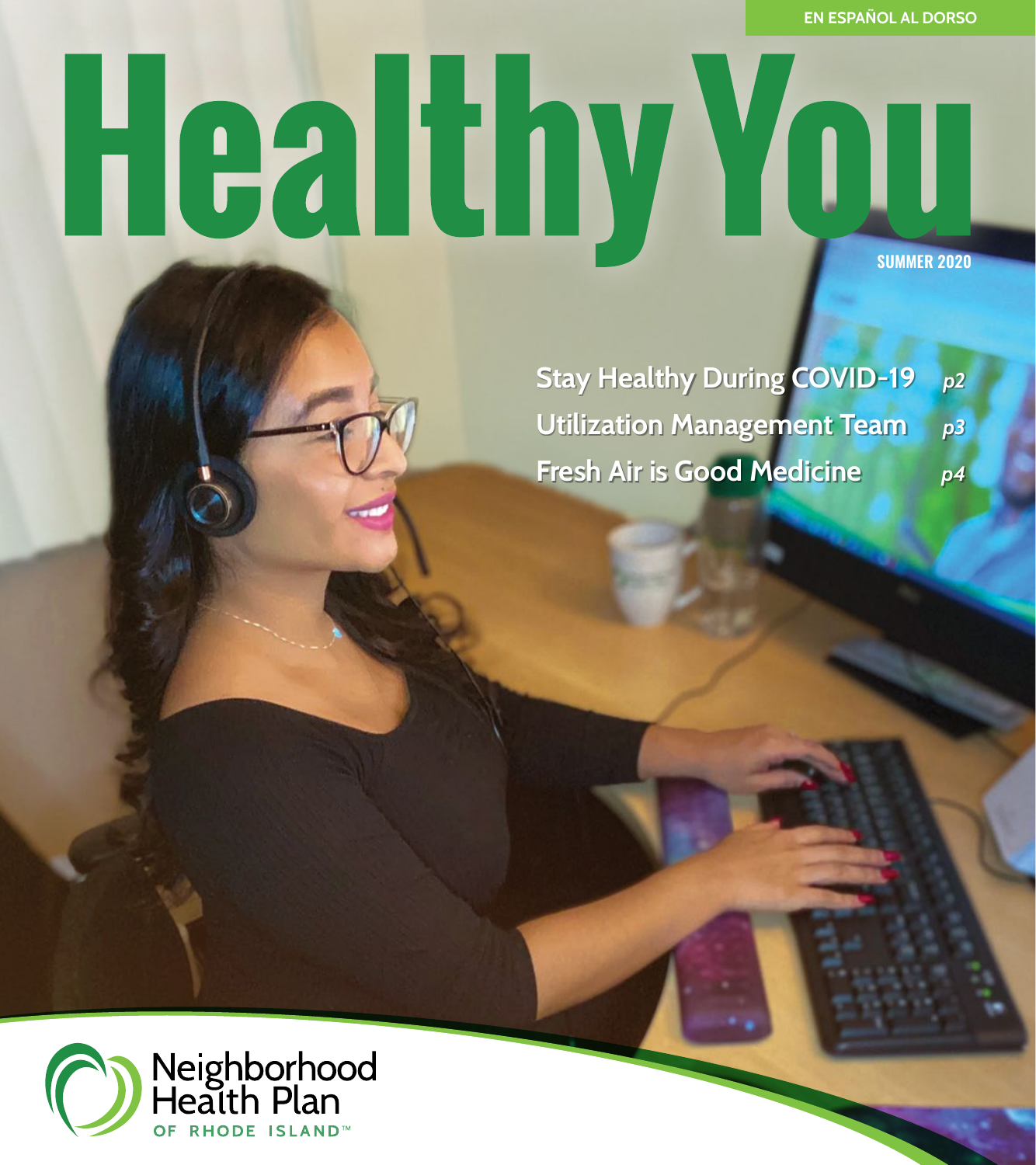**We know that these are challenging times for many Rhode Islanders. Neighborhood is here to help you stay healthy. We'll get through this together.** 



# **STAYING HEALTHY**  During the COVID-19 Crisis

**Neighborhood is committed to the health and safety of our members. We want you to stay healthy and be informed.** 

#### **Visit our website for the most up-to-date information and to:**

- **•** Get answers to frequently asked questions
- **•** Find resources on health and wellness, food assistance, prescription drug delivery and more
- **•** Learn about what is covered under your plan

#### **www.nhpri.org/coronavirus-update/**

For more information from the Rhode Island Department of Health, visit **https://health.ri.gov/diseases/ncov2019/**

Neighborhood Health Plan of Rhode Island complies with applicable Federal civil rights laws and does not discriminate on the basis of race, color, national origin, age, disability, or sex.

Spanish: ATENCIÓN: Si habla Español, tiene a su disposición servicios gratuitos de asistencia lingüística. Llame al 1-800-459-6019 (TTY 711). Portuguese: ATENÇÃO: Se fala português, encontram-se disponíveis serviços linguísticos, grátis. Ligue para 1-800-459-6019 (TTY 711).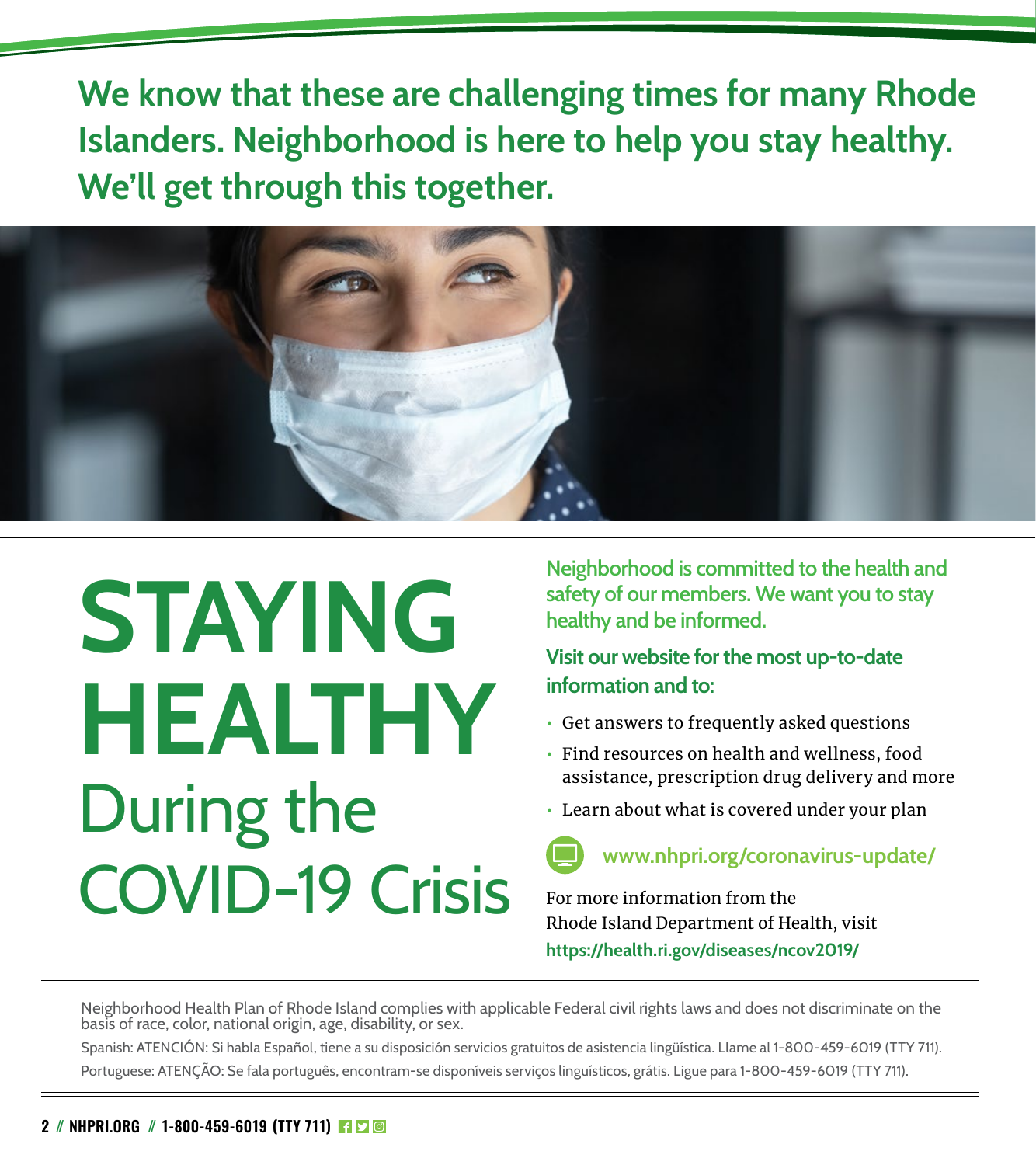### **Our Utilization Management Team**

Neighborhood Health Plan of Rhode Island (Neighborhood) has a special team of nurses and clinical staff that reviews your requests for hospital admission and other treatments. This process is called Utilization Management (UM). If you have questions about a care decision Neighborhood has made, give us a call at **1-800-459-6019 (TYY 711)**.

The Member Services Team is available to answer your questions Monday through Friday, 8 am to 6 pm. If you call after hours, please leave a message and we will return your call the next business day. Neighborhood offers language assistance to members to discuss UM questions. Neighborhood wants to make sure you get the help and information you need.



#### Member Services is Ready for Your Call

**Monday - Friday, 8 am to 6 pm ACCESS/TRUST:** 1-800-459-6019 (TTY 711) **Commercial Plans:** 1-855-321-9244 (TTY 711) **Email Us:** [www.nhpri.org/contact-us/email-us/](http://www.nhpri.org/contact-us/email-us/)